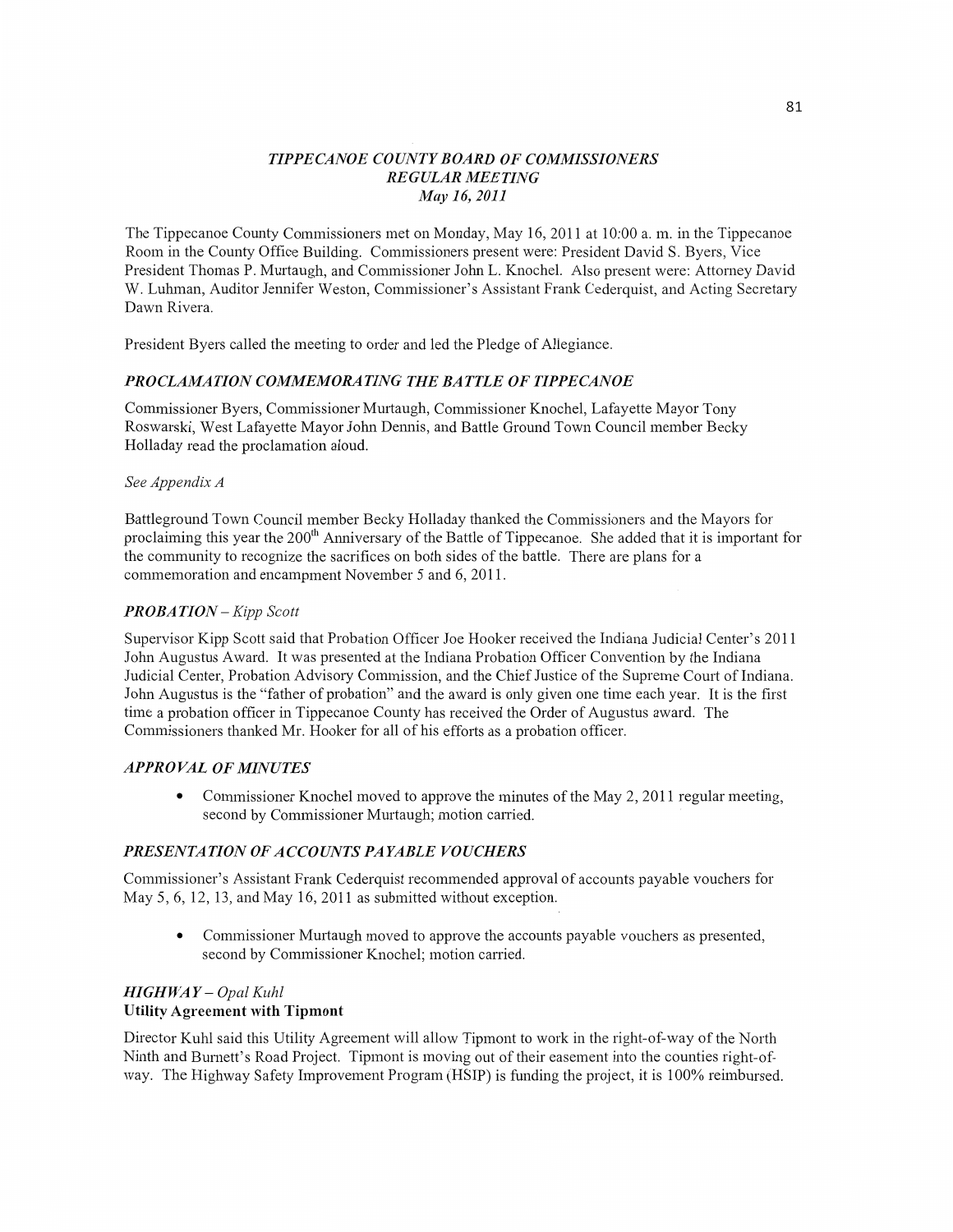**0** Commissioner Murtaugh moved to approve the Utility Agreement with Tipmont as presented, second by Commissioner Knochel; motion carried.

## LPA Utility Reimbursement **Agreement**

Director Kuhl presented *a* Reimbursement Agreement for approval. It will be used to purchase the easement that Tipmont had previously purchased. It is in the amount of \$23,815.83. Commissioner Byers asked if federal funds would pay for this item. Director Kuhl replied that this is a federally funded project.

**0** Commissioner Murtaugh moved to approve the Reimbursement Agreement as presented, second by Commissioner Knochel; motion carried.

### **Change** Order No. **1 Reith Riley** *-* **Tyler** Road **Project**

Director Kuhl said **that** this change order is with Reith—Riley Construction. It is an INDOT Highway Safety Improvement Program (HSIP) project and does not involve any funds. The change is for a 6x6 box culvert to a 6x8 box culvert.

**0** Commissioner Murtaugh moved to approve Change Order No. **1** as presented, second by Commissioner Knochel; **motion** carried.

### **Change Order** No. **2 Reith Riley** *-* **Tyler Road Project**

Director Kuhl said **this** change order is for the concrete block wall. The block will remain the same however; the certification needs to be changed to a type "A" certification. It **does** not involve any funds.

**0** Commissioner Multaugh moved to approve Change Order No. 2 as presented, second by Commissioner Knochel; motion carried.

## **Clothing Allowance** Policy

Director Kuhl said that this policy provides employees an allowance for work related clothing. It was originally adopted five years ago and provides a clothing allowance for employees that do extremely dirty work or work out in the weather. They will be required to sign a statement acknowledging the list of clothing **items** that are reimbursable. This policy will **adopt** and clarify the policy.

**<sup>0</sup>**Commissioner Murtaugh moved to approve the Highway Clothing Allowance Policy as presented, second by Commissioner Knochel; **motion** carried.

#### **Change** Order No. **2** Schneider Corporation *-* 50 **South Project**

Director Kuhl said this change order is for right-of-entry so that ditches can be moved to allow Widening of the road for school buses. It is located on 50 South in front of the new school off 550 East. It is a not to exceed contract and cannot exceed \$7,260. Right-of-entry will be needed for nine to fifteen parcels.

**0** Commissioner Murtaugh moved to approve Change Order No. 2 as presented, second by Commissioner Knochel; motion carried.

#### **Petition** for **Vacation** of **Unimproved** Alley in the **Town** of **Monroe**

Director Kuhl presented a Petition-for-Vacation for an unimproved alley that is located adjacent to property owned by Douglas J. Skees and Angela D. Skees. While planning work on their septic system it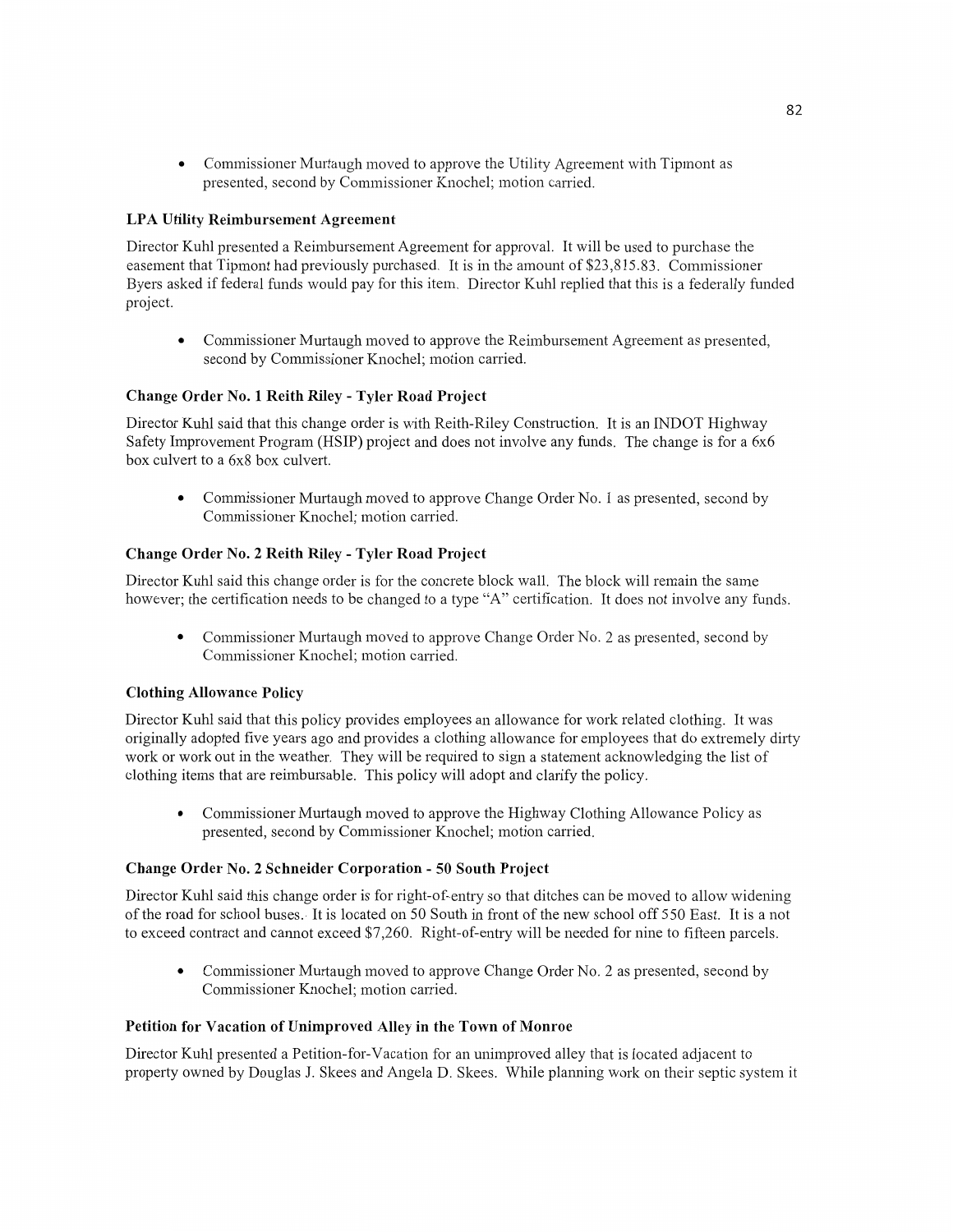was discovered that an unimproved alley existed on their property. It has not been maintained by the county.

**0** Commissioner Murtaugh moved to accept the Petition-for-Vacation in the town of Monroe and set the public hearing for June 20, 2011 at the regular Commissioner meeting, second by Commissioner Knochel; motion carried.

## *COMMUNITY CORRECTIONS* — *Dave Heath*  **First** Addendum to **Lease Agreement**

Director Heath said that Total Court Services who does drug testing for the County also leases office space from Community Corrections. In exchange for extending their hours to weekends and evenings Community Corrections has agreed to reduce their monthly lease payment by \$50. The space is about 140 square feet space and the lease is effective April 1, 2011.

**0** Commissioner Murtaugh moved to approve the Addendum to the Lease Agreement as presented, second by Commissioner Knochel; **motion** carried.

## DOC **Grant**

Director Heath said that this is the annual Department of Corrections (DOC) grant and is in the amount of \$1,282,478 and runs from July 1, 2011 thru June 30, 2011. Community Corrections Project Income program has a projected income of \$2,600,000, making a total budget of \$3,800,000.

**0 Commissioner** Murtaugh moved to accept the DOC Grant as presented, second by Commissioner Knochel; motion carried.

Director Heath pointed out that 70% of Community Corrections budget is from Project Income and 30% from grant funds.

#### *ASSESSOR* — *Linda Phillips*

#### **Professional** Services **Agreement** for **Sales** Disclosure **Support**

Assessor Phillips asked for approval of a contract with North Central LanData Services to provide sales disclosure support. Under Indiana Code the County is required to inspect sales disclosures within 60 days of the date of transfer. Normally this would be done in house but with the general reassessment deadline requiring more employee time **this** is a more economical route. Commissioner Murtaugh asked what per parcel cost would be. Assessor Phillips stated that it would be \$15 for a routine sales disclosure and could go up to \$20, adding that they are primarily residential properties. Commissioner Knochel asked if quotes were received from other companies. Assessor Phillips said that one company turned the job down and Tyler Technologies quoted a starting **cost** of \$45 per parcel. Attorney Luhman said that he reviewed the contract and provided additional items that needed to be in the contract. He added that he has reviewed the revised contract and is satisfied from a legal standpoint.

**0** Commissioner Murtaugh moved to approve the contract with North Central LanData Services as presented, second by Commissioner Byers; motion carried 2-1, with Commissioner Knochel voting no.

## *VILLA*

**0** Commissioner Murtaugh moved to accept an application to the Tippecanoe Villa from Mary K. Rice, second by Commissioner Knochel; motion carried 2-1, with Commissioner Byers abstaining.